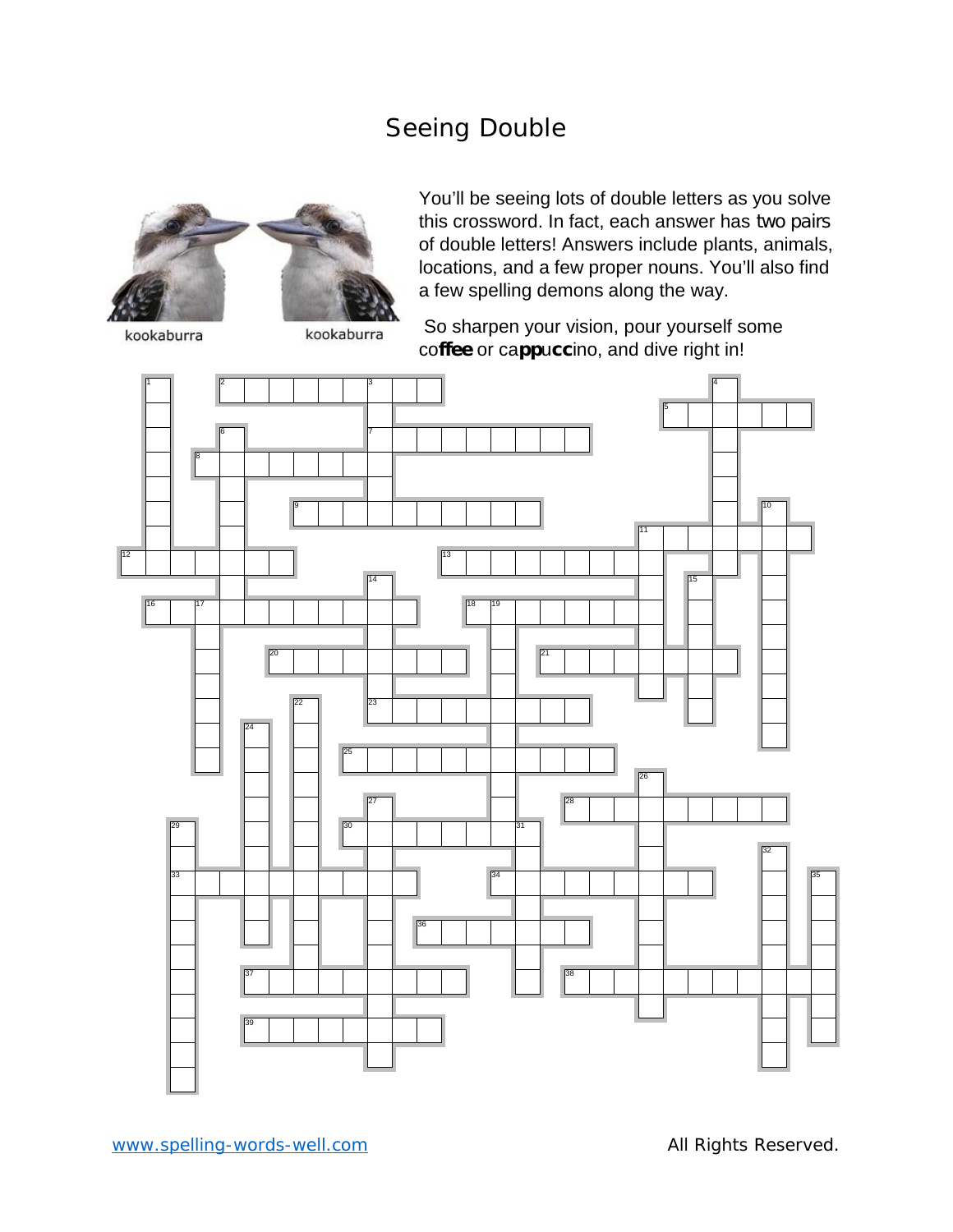## **Across**

- 2. Having the power to review the decisions of a lower court
- 5. Long, loose-fitting dress, often brightly colored
- 7. Long-legged wading bird with long, flat bill
- 8. A clip or bar used for holding a girl's or woman's hair in place
- 9. An edible, acidic, round fruit that is sometimes prickly
- 11. A bag of tough, light material that can be filled with air or heated gas so it will rise and float, often used as a toy or decoration
- 12. To have as property
- 13. A group of persons designated to investigate, report on or act upon a specific matter
- 16. A plant-eating insect with long hind legs used for leaping
- 18. A game known as soccer in the U.S., but by this name in Europe
- 20. A container to spit into
- 21. Popular tape for music recordings, prior to CDs
- 23. To make uncomfortably self-conscious
- 25. Rumor, gossip
- 28. A river in Myanmar (Burma)
- 30. A North American bird with two black bands on its white breast
- 33. In music, a tempo that is not as fast as allegro
- 34. A non-essential item that adds beauty or convenience to something else
- 36. Person who clowns around by telling jokes, making odd gestures, etc.
- 37. Part of Los Angeles, CA; center of the American film industry
- 38. To pamper or overprotect
- 39. To keep from being known

## **Down**

- 1. A type of large kangaroo with a reddish-gray coat
- 3. To find out or decide the importance, size or value of something
- 4. A globe-shaped fungi that gives off a cloud of spores when touched
- 6. A large pad on which to sleep
- 10. An Australian bird having a loud cry that sounds like laughter
- 11. A kind of fragile Irish porcelain
- 14. Medium-sized sofa with arms and a back
- 15. A mark on the body, made by using a needle to put pigment under the skin
- 17. Directions for the delivery of mail
- 19. Something that happens; an event
- 22. A nocturnal bird with a loud repeated call that sounds like its name
- 24. October 31
- 26. A round, iron missile, designed to be fired from a certain large mounted gun
- 27. Both pleasant and painful
- 29. A city in SW Tennessee
- 31. A small gray mammal with black mask
- 32. A person who sings ballads
- 35. The accomplishment of one's goals